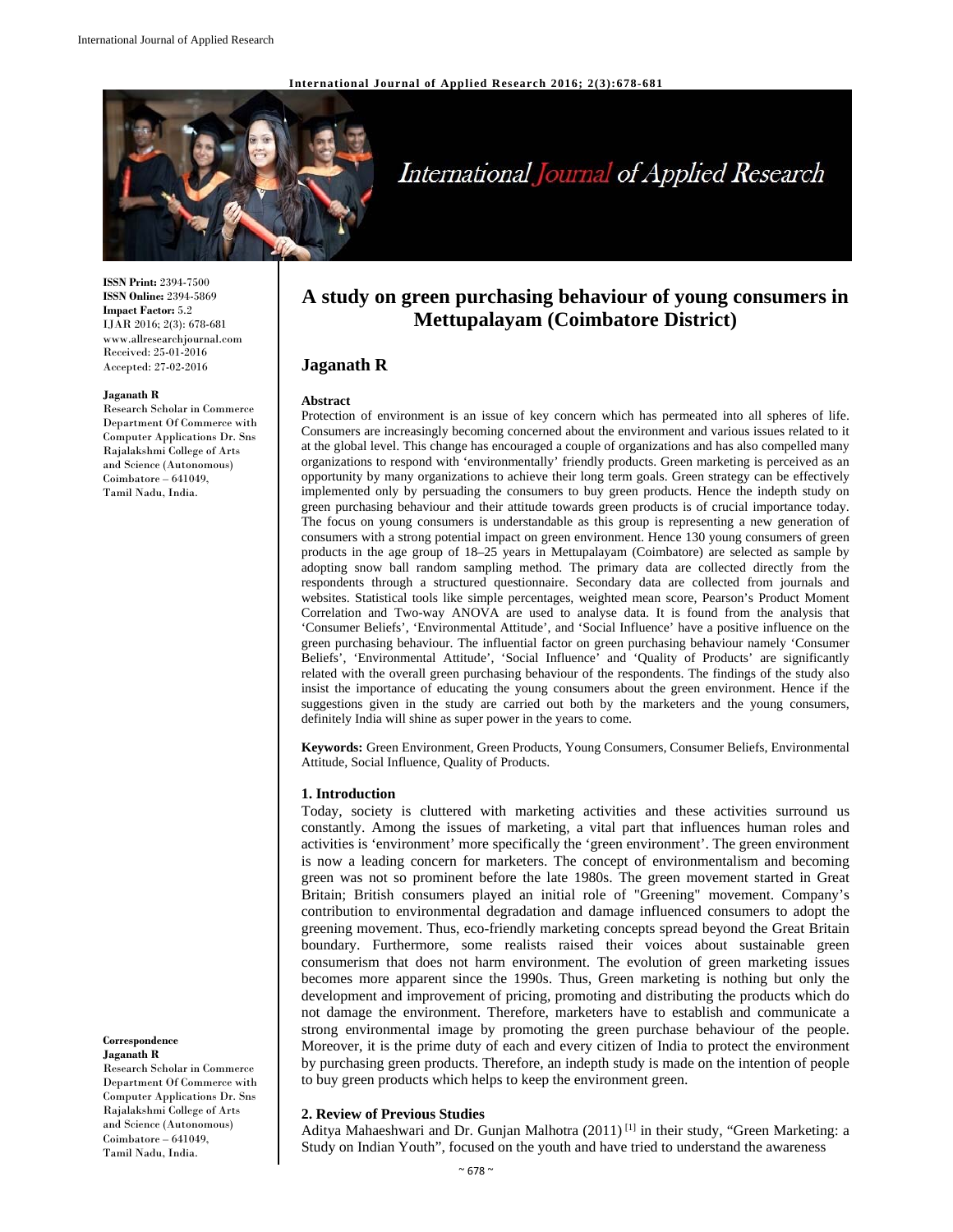level of green products, their perception about green products and the parameters they consider for buying green products. They also suggested that green marketing should be combined with educating the people about the benefits of purchasing green products.

Barua Promotosh and Islam Md. Sajedul (2011) [7] in their study "Young Consumers' Purchase Intentions of Buying Green Products", examined the young consumers' green purchase intentions based on the Theory of Planned Behavior (TPB). At the same time, this study also intended to detect variables that influence young consumers' intentions of buying green products. They concluded that the 'parental influence' was the top predictor among all the variables studied. Booi-Chen Tan and Teck-Chai Lau, (2009) [3] in their article, "Examining Sustainable Consumption Patterns of Young Consumers: Is there a cause for concern?" studied the patterns of sustainable consumption behaviour of young consumers, the results indicated that there were no significant differences between gender and courses pursued with consumers overall sustainable consumption behaviour. The findings also showed that young consumers exhibit a moderate level of sustainable consumption behaviour and concluded that there was no cause of concern for overconsumption behaviour among young consumers.

#### **3. Importance of the Study**

The growth of ecologically favourable consumer behaviour is increasing due to the present environmental degradation. Previous studies have reported that people use products and services for their physical comfort, mobility, relief from labour, enjoyment, power status, personal security, maintenance of tradition and family, etc. But now a different view is that people are now more concerned about their consumption styles. The focus of consumers has shifted towards environmental protection. As a citizen of India, everyone have the responsibility to make environment green. Hence the awareness about the importance of green environment becomes an important ingredient of green strategy. Hence the indepth study on green purchasing behaviour and their attitude towards green products is of crucial importance today.

#### **4. Statement of the Problem**

The focus on young consumers is understandable as this group is representing a new generation of consumers with a strong potential impact on the type of goods and services offered in the market. The demand for green products can vary due to differences in ethnical beliefs and people's active participation on environmental issues. The ethnical beliefs and attitudes towards environmental friendly affairs also differ through socio economic characteristics. Among these socio-economic characteristics, 'age' is a strong determinant that influences consumer's buying behaviour and buying patterns greatly. For example, old people tend to spend more time on reading and recycling than young people. On contrary, young people are more willing to participate in outdoor activities, and like to join group events. Hence they are always induced by the peer group in some way or other in almost all the purchase decision. The purchase of green products is no exception to this. Hence the study probes into young consumers' purchase behaviour of green products. Mettupalayam (Coimbatore) is chosen as the study area since

it is a port city with many industries and export oriented units and crowded with dense population.

#### **5. Objectives of the Study**

The main objectives of the study are as per following:

- To analyse the determinants of green purchasing behaviour of the respondents.
- To find out the interrelationship between the determinants of green purchasing behaviour of the respondents.
- To examine the relationship between the determinants of green purchasing behaviour and the demographic variables of the respondents.

#### **6. Hypotheses**

- The determinants of green purchasing behaviour are not significantly related to the overall green purchasing behaviour of the respondents.
- The overall green purchasing behaviour is independent of the demographic variables of the respondents.

#### **7. Methodology**

130 young consumers of green products in the age group of 18–25 years in Thoothukudi are selected as sample by adopting snow ball random sampling method. The primary data are collected directly from the respondents through a structured questionnaire. Secondary data are collected from journals and websites.

Statistical tools like simple percentages, weighted mean score, Pearson's Product Moment Correlation and Two-way ANOVA are used to analyse data. Likert's five point scaling technique is used to quantify the green purchasing behaviour of the respondents

#### **8. Analysis and Interpretation**

The data collected with the help of questionnaire are analysed in three parts:

- Determinants of green purchasing behaviour
- Interrelationship between the determinants of green purchasing behaviour
- Relationship between the determinants of green purchasing behaviour and the demographic variables of the respondents.

#### **8.1 The Determinants of Green Purchasing Behaviour of Young Consumers**

The green purchasing behaviour of young consumers is influenced by many factors which are considered as the significant predictors in influencing the green purchasing intention of young consumers. The determinants of green purchasing behaviour include the following four factors:

- Consumer beliefs
- Environmental attitude
- Social influence
- Quality of green products

Six statements are framed for each influential factor with the score on overall factors to range from 6 to 30, with the neutral point of 18. The mean scores and 't' value are calculated and given in Table 1.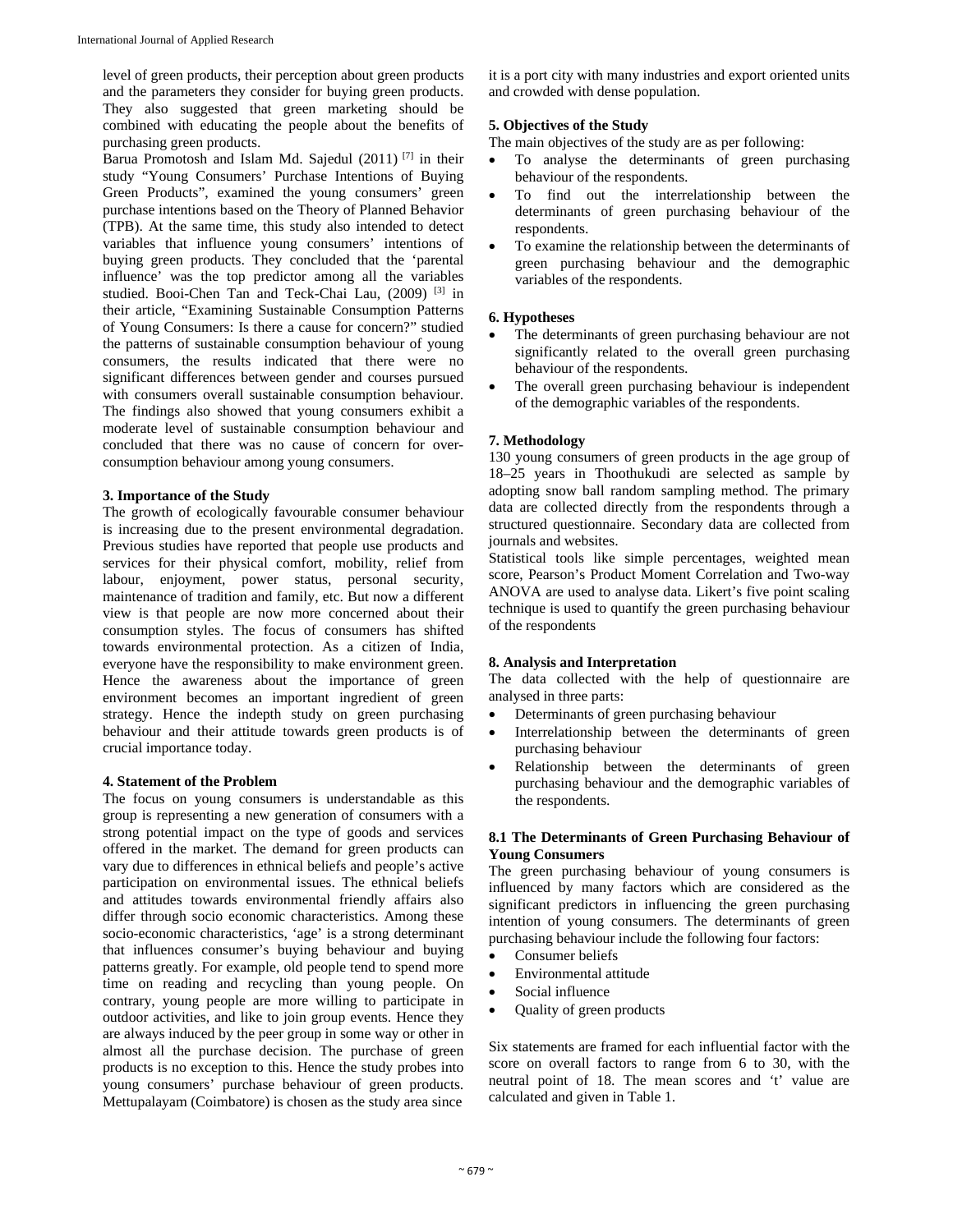| S.no             | <b>Determinants</b>                 | Mean  | <b>Standard</b><br><b>Deviation</b> | <b>Coefficient</b><br>of Variation | 't'<br><b>Value</b> |
|------------------|-------------------------------------|-------|-------------------------------------|------------------------------------|---------------------|
| 1.               | Consumer<br><b>Beliefs</b>          | 27.22 | 3.82                                | 14.03                              | 9.56                |
| $\overline{2}$ . | Environmental<br>Attitude           | 23.4  | 4.42                                | 18.89                              | 6.16                |
| 3.               | Social Influence                    | 19.85 | 3.73                                | 18.74                              | 5.66                |
| 4.               | Quality of<br><b>Green Products</b> | 9.36  | 2.33                                | 24.89                              | 1.75                |

**Table 1:** Determinants of Green Purchasing Behaviour

**Source:** Primary data

The mean score of determinants of green purchase behaviour for 'Consumer beliefs', 'Environmental attitude' and 'Social influence' are above the neutral point. Hence these factors have a positive influence on the green purchasing behaviour. 't' values also show that they are significant at 0.05 level.

The mean score of 9.36 for the determinant 'Quality of green products' is below the neutral point. Hence 'Quality of the green products' does not influence the green purchasing behaviour of the respondents. It is also evident from the 't' value which is insignificant at 0.05 level.

### **8.2 Interrelationship between the Determinants of Green Purchasing Behaviour**

The interrelationship between the determinants of green purchasing behaviour is analysed with the use of Pearson's product moment correlation. The null hypothesis framed for this purpose is, "The determinants of green purchasing behaviour are not significantly associated with the overall green purchasing behaviour of the respondents". The results of Pearson's product moment correlation are given in Table 2.

**Table 2:** Interrelationship between Determinants of Green Purchasing Behaviour

| <b>Determinants</b>           | <b>Consumer</b><br><b>Beliefs</b> | <b>Environmental</b><br><b>Attitude</b> | <b>Social</b><br><b>Influence</b> | Quality of<br>Product | <b>Green Purchase</b><br><b>Behaviour</b> |
|-------------------------------|-----------------------------------|-----------------------------------------|-----------------------------------|-----------------------|-------------------------------------------|
| <b>Consumer Beliefs</b>       |                                   | 0.107                                   | $-0.19$                           | $-0.61$               | $**0.29*$                                 |
| <b>Environmental Attitude</b> |                                   |                                         | $-0.15$                           | $-0.71$               | 0.86                                      |
| Social Influence              |                                   |                                         |                                   | $*$ $*$ 046 $*$       | 0.15                                      |
| <b>Ouality of Product</b>     |                                   |                                         |                                   |                       | $-0.56$                                   |
| Green Purchase Behaviour      |                                   |                                         |                                   |                       |                                           |

**Source:** Primary data

\* - 0.05 level of significance

\*\* - 0.01 level of significance

From Table 2, it is inferred that negative correlation exists between the pairs of determinants of green purchase behaviour, namely 'Consumer beliefs and Social influence', 'Consumer beliefs and Quality of products', 'Environmental attitude and Social influence', 'Environmental attitude and Quality of products' and 'Quality of products and Green purchasing behaviour'. Hence it may be concluded that weaker relationship exists between the above pairs of determinants of green purchasing behaviour.

It is also inferred from Table 2 that there is a high degree of correlation between the 'Environmental attitude and Green purchasing behaviour' and moderate degree of correlation between 'Social influence and Quality of products'.

It is also clear from Table 2 that the determinants namely 'Consumer beliefs and Environmental Attitude' are closely associated with the 'Overall green purchase behaviour' at 0.01 level of significance. The determinant 'Environmental attitude' had a strong association with the 'overall green purchasing behaviour' at 0.05 level of significance. But the other determinants are neither closely associated at 0.01 level nor at 0.05 level of significance with the overall green purchasing behaviour.

The inter relationship between the pairs of the determinants to green purchase behaviour namely 'Social influence and Quality of products' is proved to be significant both at 0.01 and 0.05 level.

#### **8.3 Green Purchase Behaviour and the Demographic Variables of the Respondents**

The determinants of green purchasing behaviour are related to the demographic variables of the respondents by using Two-way ANOVA. The null hypothesis framed is "The overall green purchase behaviour' is independent of the demographic variables of the respondents". The results of ANOVA are presented in Table 3.

**Table 3:** Green Purchase Behaviour and Demographic Variables of the Respondents

| S.no                | Demographic<br><b>Variables</b> | <b>Calculated</b><br><b>Values</b> | <b>Table</b><br><b>Values</b> | <b>Inference</b>          |  |  |
|---------------------|---------------------------------|------------------------------------|-------------------------------|---------------------------|--|--|
| 1.                  | <b>Marital Status</b>           | 4.87                               | 4.9646                        | <b>Not</b><br>Significant |  |  |
| 2.                  | Age                             | 7.31                               | 3.6823                        | Significant               |  |  |
| 3.                  | Educational<br>Oualification    | 2.467                              | 3.0984                        | <b>Not</b><br>Significant |  |  |
| 4.                  | Size of the Family              | 5.3                                | 3.6823                        | Significant               |  |  |
| 5.                  | Locality                        | 6.0                                | 3.6823                        | Significant               |  |  |
| Course Drimow, data |                                 |                                    |                               |                           |  |  |

**Source:** Primary data

The calculated 'F' values for the marital status and the educational qualification of the respondents are less than the table values at 5% level of significance.

Hence it can be concluded that the overall green purchase behavior of the respondents is independent of their marital status and educational qualification.

# **9. Findings**

- 'Consumer Beliefs', 'Environmental Attitude', and 'Social Influence' have a positive influence on the green purchasing behaviour.
- The influential factor on green purchasing behaviour namely 'Consumer Beliefs', Environmental Attitude' Social Influence' and 'Quality of Products' are significantly related with the overall green purchasing behaviour of the respondents.
- The overall green purchasing behaviour of the respondents is independent of their marital status and the educational qualification.

#### **10. Recommendations and Suggestions**

From the major findings of the study, the following suggestions are given to make the environment green: